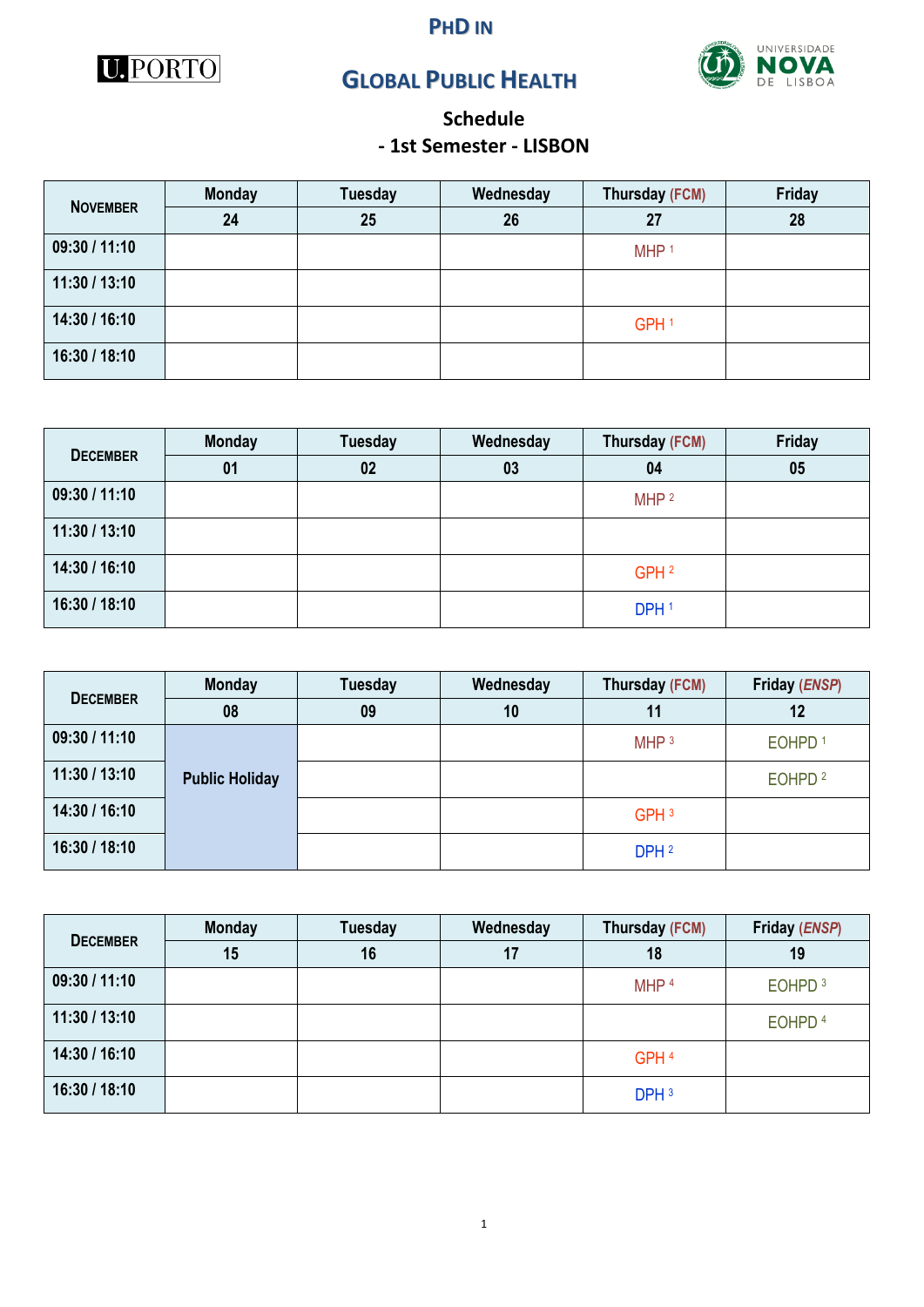



## **GLOBAL PUBLIC HEALTH**



# **Schedule**

#### **- 1st Semester - LISBON**

| <b>DECEMBER</b> | <b>Monday</b> | <b>Tuesday</b>         | Wednesday | <b>Thursday</b> | Friday |  |  |  |  |  |
|-----------------|---------------|------------------------|-----------|-----------------|--------|--|--|--|--|--|
|                 | 22            | 23                     | 24        | 25              | 26     |  |  |  |  |  |
| 09:30 / 11:10   |               |                        |           |                 |        |  |  |  |  |  |
| 11:30 / 13:10   |               |                        |           |                 |        |  |  |  |  |  |
| 14:30 / 16:10   |               | <b>Christmas break</b> |           |                 |        |  |  |  |  |  |
| 16:30 / 18:10   |               |                        |           |                 |        |  |  |  |  |  |

| DECEMBER /     | <b>Monday</b> | <b>Tuesday</b>         | Wednesday | Thursday | Friday |  |  |  |  |  |
|----------------|---------------|------------------------|-----------|----------|--------|--|--|--|--|--|
| <b>JANUARY</b> | 29            | 30                     | 31        | 01       | 02     |  |  |  |  |  |
| 09:30 / 11:10  |               |                        |           |          |        |  |  |  |  |  |
| 11:30 / 13:10  |               |                        |           |          |        |  |  |  |  |  |
| 14:30 / 16:10  |               | <b>Christmas break</b> |           |          |        |  |  |  |  |  |
| 16:30 / 18:10  |               |                        |           |          |        |  |  |  |  |  |

| <b>JANUARY</b> | Monday (ENSP)      | Tuesday (IHMT)  | Wednesday (ENSP)  | Thursday (FCM)   | Friday (IHMT)   |
|----------------|--------------------|-----------------|-------------------|------------------|-----------------|
|                | 05                 | 06              | 07                | 08               | 09              |
| 09:30 / 11:10  | EOHPD <sup>5</sup> | HM <sup>1</sup> |                   | MHP <sub>5</sub> | HM <sup>3</sup> |
| 11:30 / 13:10  | EOHPD <sup>6</sup> | HM <sup>2</sup> |                   |                  | HM <sup>4</sup> |
| 14:30 / 16:10  | ST <sup>1</sup>    |                 |                   | GPH <sub>5</sub> |                 |
| 16:30 / 18:10  |                    |                 |                   | DPH <sup>4</sup> |                 |
| 18:30 / 20:10  |                    |                 | LPHP <sup>1</sup> |                  |                 |
| 20:30 / 22:10  |                    |                 | LPHP <sup>2</sup> |                  |                 |

| <b>JANUARY</b> | Monday (ENSP)      | Tuesday (IHMT)  | Wednesday (ENSP)  | Thursday (FCM)   | Friday (IHMT)   |
|----------------|--------------------|-----------------|-------------------|------------------|-----------------|
|                | 12                 | 13              | 14                | 15               | 16              |
| 09:30 / 11:10  | EOHPD <sup>7</sup> | QM <sup>1</sup> |                   | MHP <sup>6</sup> | HM <sup>7</sup> |
| 11:30 / 13:10  | EOHPD <sup>8</sup> | QM <sup>2</sup> |                   |                  | HM <sup>8</sup> |
| 14:30 / 16:10  | ST <sup>2</sup>    | HM <sup>5</sup> |                   | GPH <sub>6</sub> |                 |
| 16:30 / 18:10  | ST <sup>3</sup>    | HM <sub>6</sub> |                   | DPH <sub>5</sub> |                 |
| 18:30 / 20:10  |                    |                 | LPHP <sup>3</sup> |                  |                 |
| 20:30 / 22:10  |                    |                 | LPHP <sup>4</sup> |                  |                 |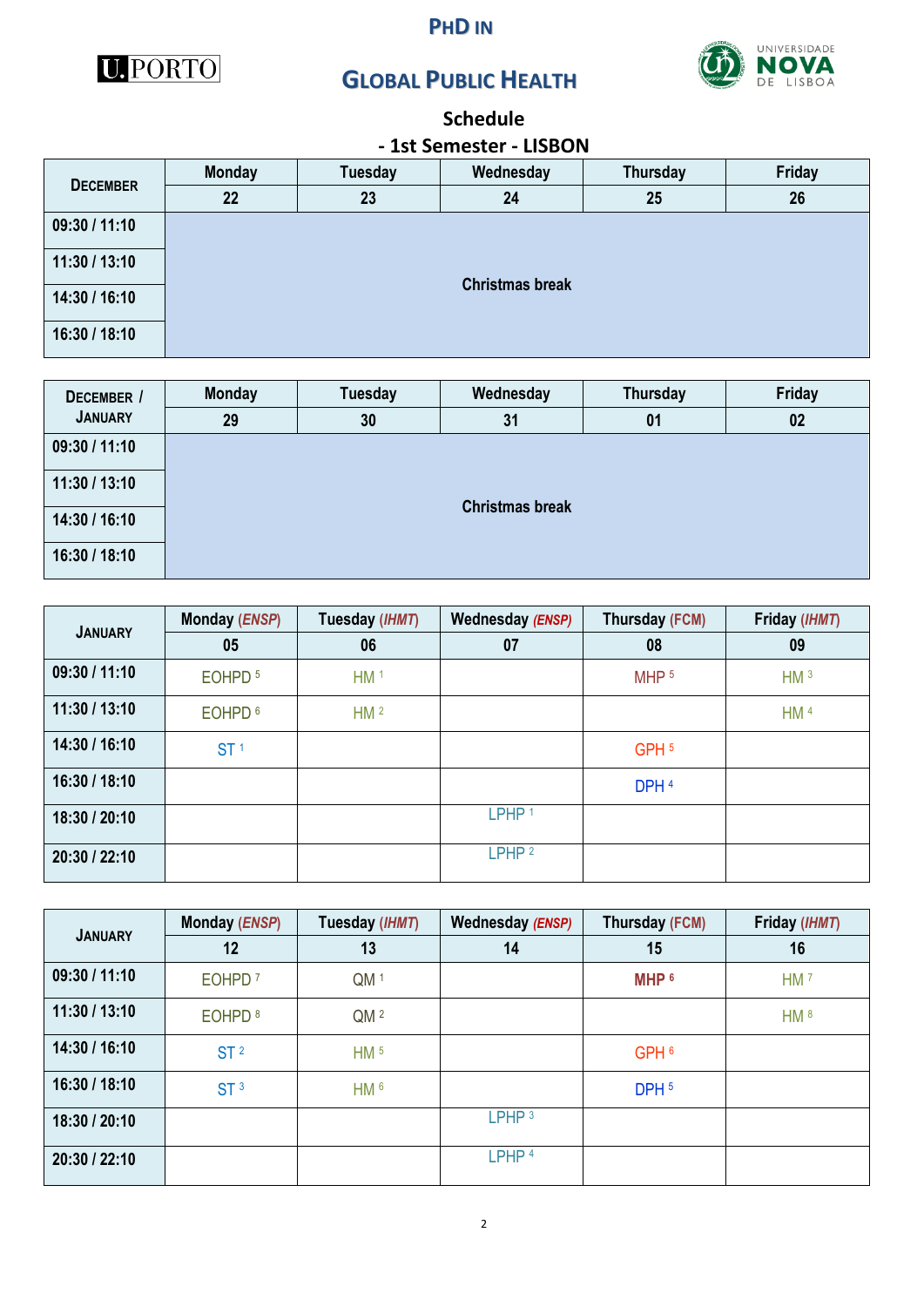#### **PHD IN**



# **GLOBAL PUBLIC HEALTH**



## **Schedule - 1st Semester - LISBON**

|                |                     |                 | --- ---------     |                  |               |                                 |
|----------------|---------------------|-----------------|-------------------|------------------|---------------|---------------------------------|
| <b>JANUARY</b> | Monday (ENSP)       | Tuesday (IHMT)  | Wednesday (ENSP)  | Thursday (FCM)   | Friday (IHMT) | Saturday (ENSP)                 |
|                | 19                  | 20              | 21                | 22               | 23            | 24                              |
| 09:30 / 11:10  | EOHPD <sup>9</sup>  | QM <sup>3</sup> |                   |                  | HM 11         | LPHP <sup>7</sup><br>e-learning |
| 11:30 / 13:10  | EOHPD <sup>10</sup> | QM <sup>4</sup> |                   |                  | HM 12         | LPHP <sup>8</sup><br>e-learning |
| 14:30 / 16:10  | ST <sup>4</sup>     | HM <sup>9</sup> |                   | GPH <sub>7</sub> |               |                                 |
| 16:30 / 18:10  | ST <sup>5</sup>     | <b>HM</b> 10    |                   | DPH <sub>6</sub> |               |                                 |
| 18:30 / 20:10  |                     |                 | LPHP <sub>5</sub> |                  |               |                                 |
| 20:30 / 22:10  |                     |                 | LPHP <sup>6</sup> |                  |               |                                 |

| <b>JANUARY</b> | Monday (ENSP)       | Tuesday (IHMT)                          | Wednesday (IHMT)                        | Thursday (FCM)   | Friday (IHMT)    | <b>Saturday</b> |
|----------------|---------------------|-----------------------------------------|-----------------------------------------|------------------|------------------|-----------------|
|                | 26                  | 27                                      | 28                                      | 29               | 30               | 31              |
| 09:30 / 11:10  | EOHPD <sup>11</sup> | QM <sub>5</sub>                         | GHPHSD <sup>3</sup><br>(Paulo Ferrinho) |                  | HM <sup>13</sup> |                 |
| 11:30/13:10    | EOHPD <sup>12</sup> | QM <sub>6</sub>                         | GHPHSD <sup>4</sup><br>(Paulo Ferrinho) |                  | <b>HM</b> 14     |                 |
| 14:30 / 16:10  | ST <sup>6</sup>     | GHPHSD <sup>1</sup><br>(Paulo Ferrinho) | GHPHSD <sup>5</sup><br>(Paulo Ferrinho) | GPH <sup>8</sup> |                  |                 |
| 16:30 / 18:10  | ST <sup>7</sup>     | GHPHSD <sup>2</sup><br>(Paulo Ferrinho) | GHPHSD <sup>6</sup><br>(Paulo Ferrinho) | DPH <sub>7</sub> |                  |                 |

|                       | Monday (ENSP)       | Tuesday (IHMT)  | Wednesday (IHMT/ENSP)                   | Thursday (FCM)                                   | Friday (IHMT) | Saturday (ENSP)    |
|-----------------------|---------------------|-----------------|-----------------------------------------|--------------------------------------------------|---------------|--------------------|
| <b>FEBRUARY</b><br>02 |                     | 03              | 04                                      | 05                                               | 06            | 07                 |
| 09:30 / 11:10         | EOHPD <sup>13</sup> | QM <sub>7</sub> | GHPHSD <sup>7</sup><br>(Paulo Ferrinho) | GHPHSD <sup>9</sup><br>(José Caldas de Almeida)  |               | LPHP <sup>11</sup> |
| 11:30 / 13:10         | EOHPD <sup>14</sup> | QM <sup>8</sup> | GHPHSD <sup>8</sup><br>(Paulo Ferrinho) | GHPHSD <sup>10</sup><br>(José Caldas de Almeida) |               | LPHP <sup>12</sup> |
| 14:30 / 16:10         | ST <sup>8</sup>     | HM 15           |                                         |                                                  |               |                    |
| 16:30 / 18:10         | ST <sup>9</sup>     | <b>HM</b> 16    |                                         | DPH <sup>8</sup>                                 |               |                    |
| 18:30 / 20:10         |                     |                 | LPHP <sup>9</sup>                       |                                                  |               |                    |
| 20:30 / 22:10         |                     |                 | LPHP <sup>10</sup>                      |                                                  |               |                    |

| <b>FEBRUARY</b> | Monday (ENSP)       | Tuesday (IHMT) | Wednesday (IHMT)                         | Thursday (FCM)                                   | Friday (IHMT) |
|-----------------|---------------------|----------------|------------------------------------------|--------------------------------------------------|---------------|
| 09              |                     | 10             | 11                                       | 12                                               | 13            |
| 09:30 / 11:10   | EOHPD <sup>15</sup> | QM 9           | GHPHSD <sup>11</sup><br>(Paulo Ferrinho) | GHPHSD <sup>15</sup><br>(José Caldas de Almeida) | <b>HM</b> 19  |
| 11:30 / 13:10   |                     | QM 10          | GHPHSD <sup>12</sup><br>(Paulo Ferrinho) | GHPHSD <sup>16</sup><br>(José Caldas de Almeida) | <b>HM 20</b>  |
| 14:30 / 16:10   | ST 10               | <b>HM</b> 17   | GHPHSD <sup>13</sup><br>(Paulo Ferrinho) |                                                  |               |
| 16:30 / 18:10   | <b>ST 11</b>        | HM 18          | GHPHSD <sup>14</sup><br>(Paulo Ferrinho) |                                                  |               |